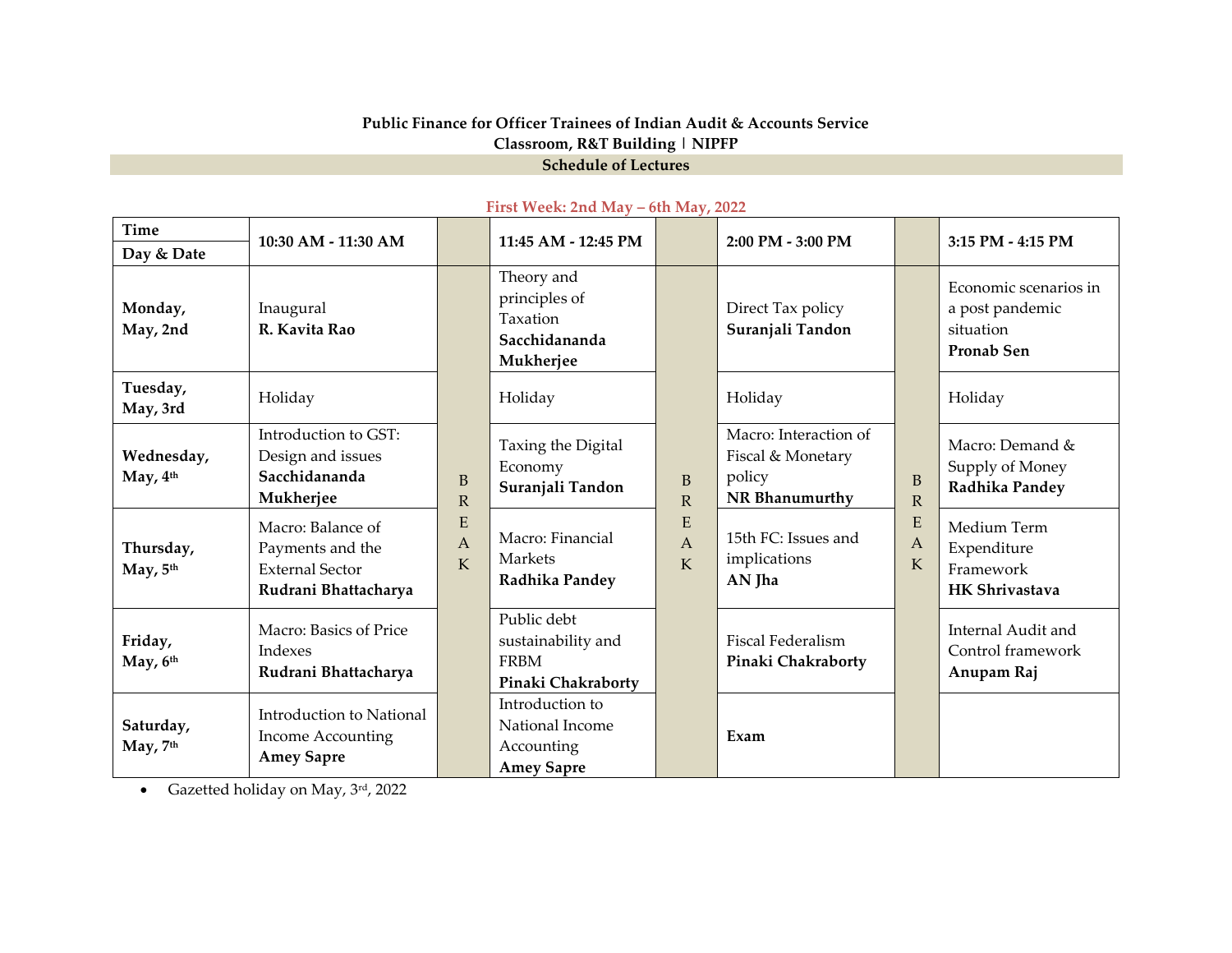## **Course in Public Finance for Officer Trainees of Indian Audit & Accounts Service Classroom, R&T Building | NIPFP Schedule of Lectures**

| Time                    | 10:30 AM - 11:30 AM                                              |                     |                                                           |                              | 2:00 PM - 3:00 PM                                                             |                              | 3:15 PM - 4:15 PM                                                            |
|-------------------------|------------------------------------------------------------------|---------------------|-----------------------------------------------------------|------------------------------|-------------------------------------------------------------------------------|------------------------------|------------------------------------------------------------------------------|
| Day & Date              |                                                                  |                     | 11:45 AM - 12:45 PM                                       |                              |                                                                               |                              |                                                                              |
| Monday,<br>May, 9th     | Issues in Finances of Local<br><b>Bodies</b><br>Manish Gupta     |                     | Center - State Fiscal<br><b>Relations</b><br>Manish Gupta |                              | Market Failures<br><b>Amey Sapre</b>                                          |                              | Economics of Govt.<br>Lekha Chakraborty                                      |
| Tuesday,<br>May, 10th   | Public Policy issues in<br>Healthcare Financing<br>Mita Choudhry | B<br>$\mathbb{R}$   | Financing Human<br>Development<br>Lekha Chakraborty       | <sub>B</sub><br>$\mathbb{R}$ | Issues in Pension<br>Reform<br><b>Mukesh Anand</b>                            | <sub>B</sub><br>$\mathbb{R}$ | Interaction of fiscal policy<br>and the labor economy<br><b>Mukesh Anand</b> |
| Wednesday,<br>May, 11th | PEFA Framework<br>Pratap Ranjan Jena                             | E<br>A<br>${\bf K}$ | PEFA Framework<br>Pratap Ranjan Jena                      | E<br>Α<br>K                  | Contracting and<br>Financing issues in<br>Infra. projects<br><b>KV</b> Pratap | E<br>$\overline{A}$<br>K     | Managing the Public<br>Sector<br>AN Jha                                      |
| Thursday,<br>May, 12th  | Classification of<br>Expenditure<br><b>HK Amarnath</b>           |                     | Subsidies<br><b>HK</b> Amarnath                           |                              | Financing Right to<br>Education<br>Sukanya Bose                               |                              | Intergovernmental<br>transfers on education<br>Sukanya Bose                  |
| Friday,<br>May, 13th    | Presentations                                                    |                     | Presentations                                             |                              | Exam                                                                          |                              | Exam/Valedictory<br>session                                                  |

# **Second Week: 9th May – 13th May, 2022**